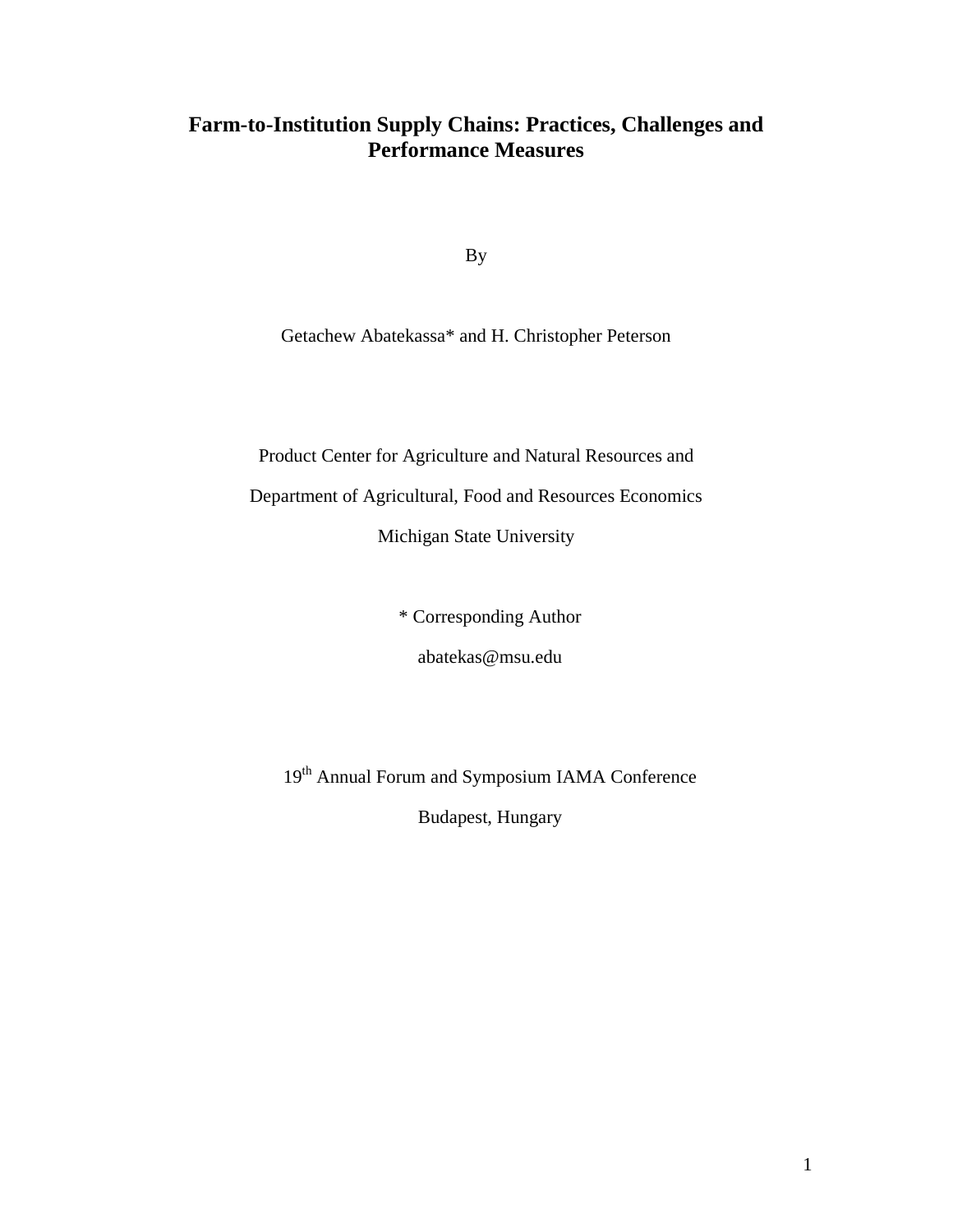#### **Problem statement**

Farm-to-institution programs (mainly farm-to-school and farm-to-college programs) are one of the fastest growing local and regional food sourcing approaches for colleges and schools in the United States of America. The national Farm-to-School Network (FSN) website lists more than 130 farm-to-school programs and estimates the existence of more than 2,000 programs in the U.S. Therefore, these programs have started to garner attention at the national, state and local level. For example, while schools could purchase food items from local producers in the past, they were not allowed to specify "local" or a geographic preference in their bid. The 2008 farm bill allows schools to purchase unprocessed food products including items requiring some further handling and preparation (e.g., washed and bagged vegetables, pasteurized milk, and eggs) from local producers specifying their geographic preference in the bid.

Farm-to-institution programs are closely tied with the development of local and regional food systems. Key driving forces for the development of these food systems include environmental concerns, farmland preservation, health and nutritional issues, community and economic development, and the creation of green and leisure spaces (Abate). Although the primary goal of these programs is to link the institutions directly with local and regional producers, supply chains for these programs can take a number of different forms. Therefore, important components in designing and analyzing farm-to-institution supply chains include (a) understanding of local and regional food purchasing goals, practices, approaches and perceptions, and (b) the development of appropriate performance measures and decision variables that reflect program goals and practices. Researchers and practitioners in the conventional supply chain, which includes producers, wholesalers, processors, and retailers, applied a number of performance measures in the evaluation of the effectiveness and efficiency of the chain (Beamon; Aramyan). These include (1) qualitative performance measures such as customer satisfaction, supply chain flexibility, material and information flow, risk management, and supplier performance, (2) quantitative performance measures such as cost minimization, and sales or profit maximization, and (3) measures based on customer responsiveness. These supply chain performance measures are expressed as a function of one or more decision variables including production or distribution scheduling, inventory level, number of stages, product types, and distribution and plant locations. It can be assumed that a farm-toinstitution supply chain analysis requires a conceptual framework with performance measures and decision variables that could be different from those applied and used in the conventional supply chain.

## **Objectives**

The paper presents results from a farm-to-institution study at Michigan State University (MSU) and reviews other empirical studies to identify performance measures and decision variables that are applicable to analyze and evaluate the performances of farmto-institution supply chains. Specifically, the paper has the following three objectives: (1) It presents key findings from a farm-to-college study (hereafter referred to as Farm-to-MSU) conducted at the Michigan State University (MSU). Specific objectives of the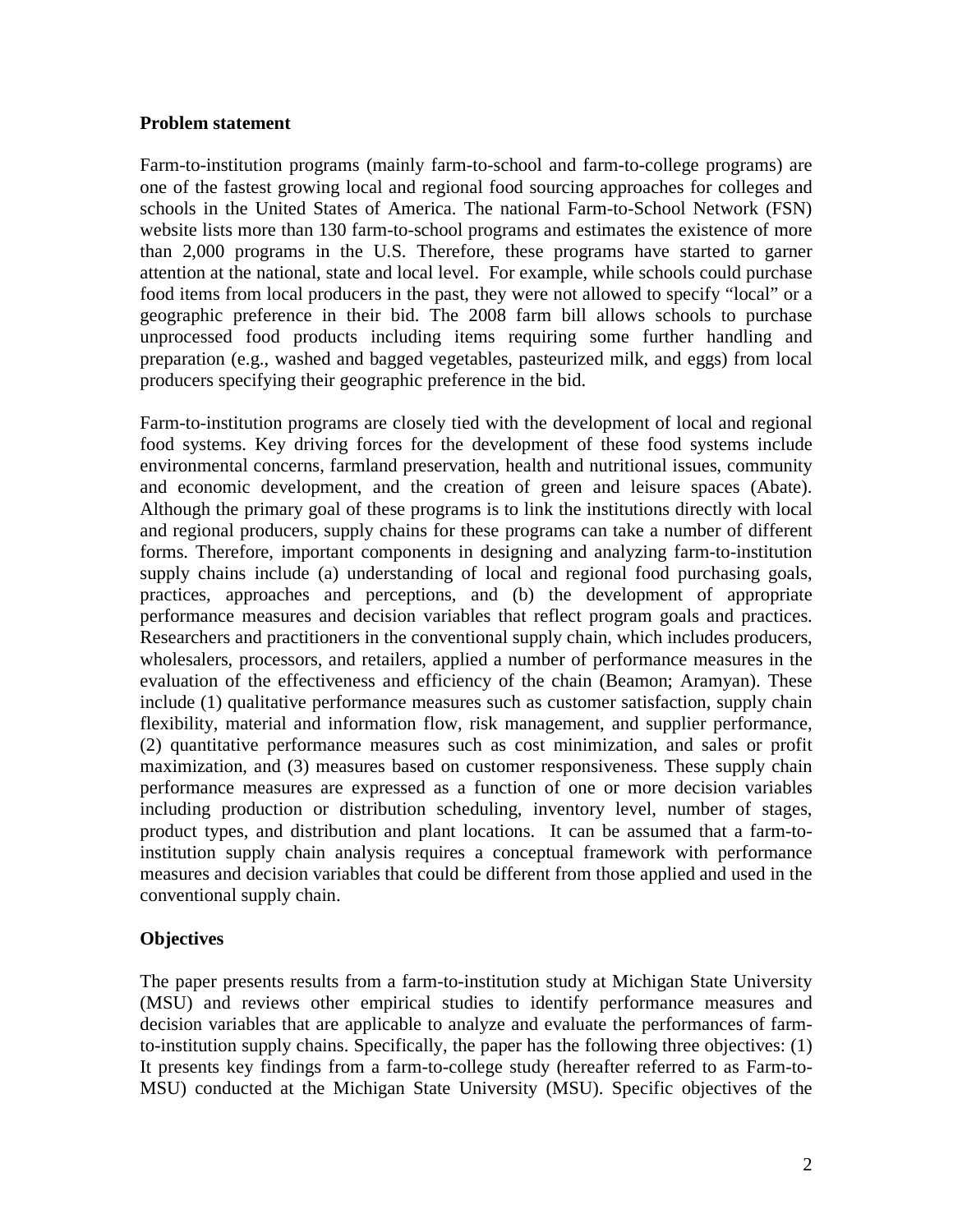Farm-to-MSU study were to (i) examine current food purchase experiences; (ii) explore opportunities and barriers for buying local and regional foods; and (iii) propose applicable approaches and models for a sustainable Farm-to-MSU program. (2) The paper will provide a review of recent farm-to-institution empirical studies (focusing on farm-to-school and farm-to-college programs) to assess and analyze similarities and differences in program goals, practices and perceptions. (3) Based on the Farm-to-MSU and other empirical studies, and a review of appropriate supply chain modeling practices, the paper will examine the need for a conceptual framework for analyzing and modeling farm-to-institution supply chains. It will specifically focus on the identification and discussion of relevant performance measures and decision variables that could be applied to design, develop and analyze farm-to-institution supply chains with a focus on local and regional sourcing of food products. It will also investigate the adequacy and appropriateness of existing supply chain performance measures and decision variables in evaluating and analyzing farm-to-institution supply chains. (4) Finally, the paper will suggest a research agenda for future farm-to-institution supply chain analysis and design.

#### **Procedures**

A qualitative approach was applied to conduct the Farm-to-MSU study. Fifteen interviews were conducted with individuals currently (and potentially) involved in the supply chain of local and regional food products to MSU, including representatives of various MSU entities: Food Stores, University Housing and Dining Services, Concessions, Cafes, and Convenience Stores. Also interviewed were two large produce distributors, three brokers, three shippers, a processor and a farming family. Snowball sampling was applied to identify and contact interviewees within the supply chain. Interviews were semi-structured and key questions included supply chain actors' behaviors and experiences, products sold, the structure of the supply chain in which the business operates and the firm's function within that chain, relationship with MSU (or the MSU vendor to which it sells), attitudes and experiences in sourcing local products, and perceived obstacles to local sourcing. This approach allowed a closer look at the chain actors' operations and enabled to describe and explore their roles, experiences and perceptions about local foods. Focusing on farm-to-college and farm-to-school programs, a detailed and focused review of other recent farm-to-institution empirical studies will be conducted to better understand and capture key driving forces, features, goals, practices and perceptions in developing farm-to-institution programs. This will be used to develop an appropriate framework for analyzing and evaluating the performances of farm-toinstitution supply chains.

#### **Results**

University Food Service at MSU is a self-managed operation. Its customer base includes on-campus customers such as the University Housing and Dining Services, MSU Bakers, Sparty's Cafés, the Kellogg Hotel and Conference Center, and MSU Concessions and Catering. The Food Service currently has a relatively rigid and hierarchical organizational and supply chain structure that dictates the types of vendors to be contacted and allows purchasing of food items solely from a set list of preapproved and contracted prime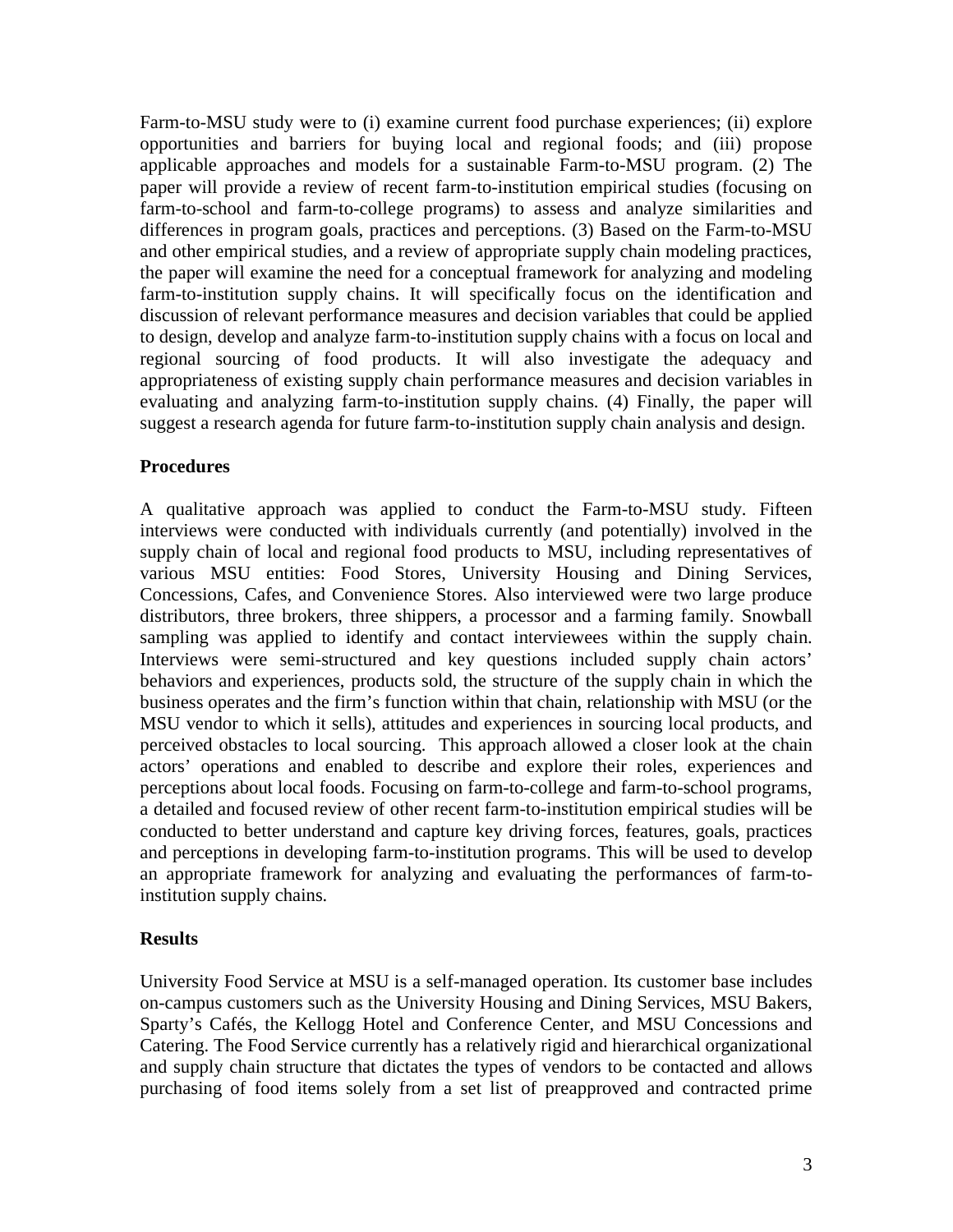vendors. It prefers one-stop shopping that allows its staff to purchase many items from very few vendors. This procurement procedure saves time and resource use that could arise from dealing with multiple vendors or farmers.

MSU's current purchase amounts of local and regional food products are very small. Some of the procurement and supply chain related challenges to purchase these products include the following: (1) Lack of appropriate supply chain for the products. Most local food products are not carried by the preapproved prime distributors that currently supply food products to MSU. Bidding protocols and contractual agreements with these vendors do not incorporate clauses or provide specific guidance on sourcing of local and regional food products. (2) Chefs and managers of residence hall dining services and other oncampus food services have little autonomy to establish and maintain relationships with local food producers and suppliers. They can purchase food products only from approved vendors that have contractual agreements with the MSU Food Service. (3) Menu development plans for residence hall dining services are centralized, and dining hall chefs use a fixed set of menus. This process does not provide much room for chefs to pursue different goals and menu planning programs or to incorporate local and regional food products into their menus. (4) In case of produce, there appears to be asynchrony between the demand for and supply of local and regional products. MSU serves most of its meals outside of the region's prime growing season. In addition, MSU purchases processed produce while most fruits and vegetables from local and regional producers come as fresh market products. In-house processing appears to pose a number of obstacles, including increased waste, yield uncertainty, labor costs and safety issues. It is also unlikely that the current processors that supply MSU would wish to run specific batches of local and regional-only produce or to commit to procure local and regional produce for MSU. (5) There are different requirements from local and regional producers who want to sell products through the market channel that supplies MSU. In particular, costs of insurance, handling, order and delivery lead time and other requirements of MSU or its vendors limit the number of local and regional producers who can meet them.

Overall, the study identified that the current MSU supply chain is not suitable for sourcing local and regional food products. MSU Food Service has recently developed a Farm-to-MSU guide in order to incorporate the purchase of locally and regionally grown food products into its program. The guide has set major supply chain goals that could be met in a five-year period. These include incorporation of sustainably raised products in dining services; strengthening educational and promotional programs within the MSU food system on sustainable, local and organic food products; and implementation of "dining boutiques" offering sustainable products year round. This transition to a Farm-to-MSU program would require changes in the supply chain, procurement procedures, logistics arrangements (product order, delivery, and transportation), and methods of production.

Other empirical studies have also dealt with the goals, practices, and motivations of farmto-institution programs, and identified needed production and supply chain changes to develop farm-to-institution programs. Allen and Guthman note the desire to get healthier foods and more reliable markets for small-scale, often organic/ecological farmers, as some of the driving forces in establishing farm-to-institution programs. They emphasize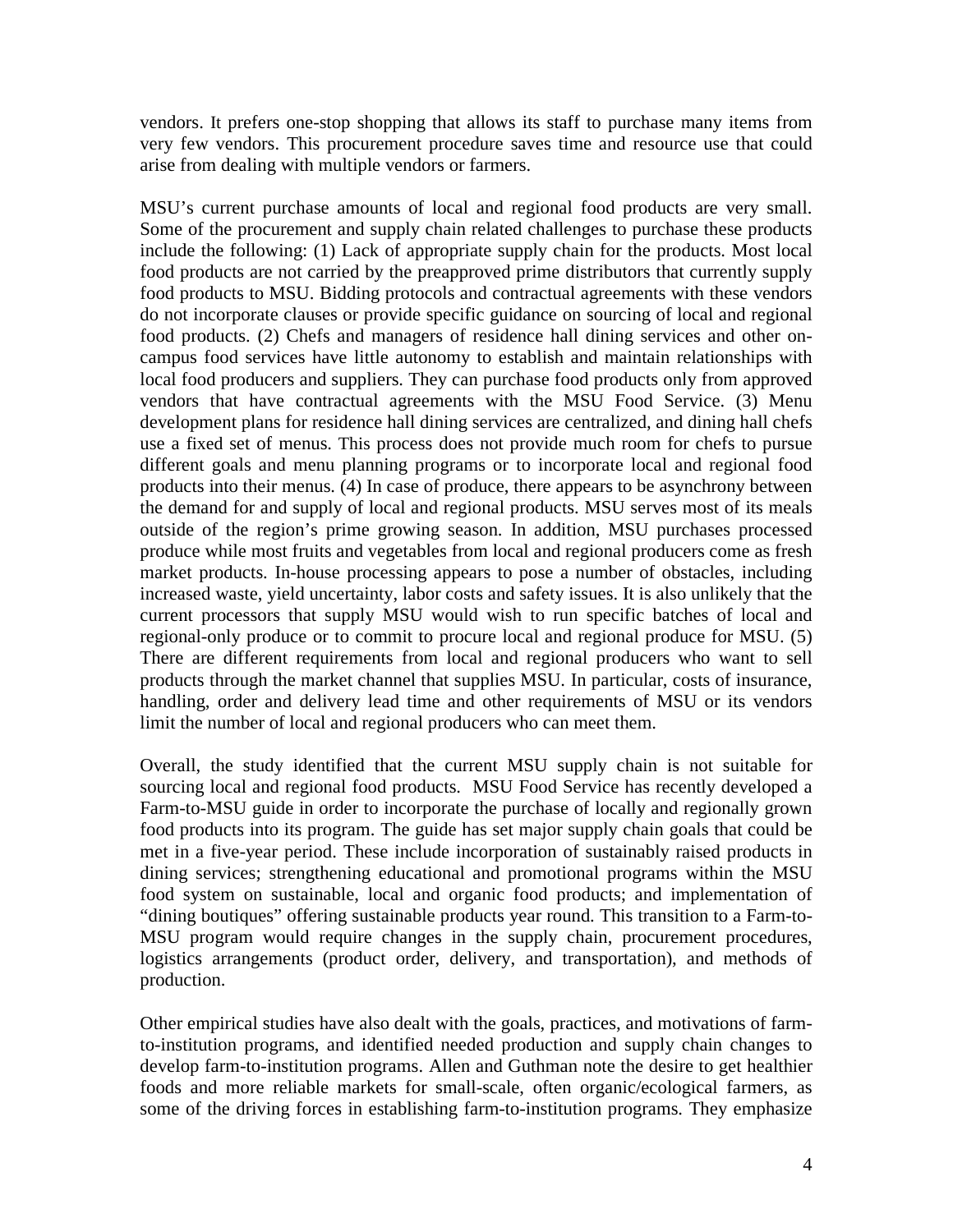that major differences between the conventional supply chain and a farm-to-school supply chain lie in the forms and qualities of food items, geographic focus, intended benefits for producers, intended benefits for children, required supply chain actors, funding sources and expected financial outcomes. Born and Purcell emphasize that local food systems have goals related to ecological sustainability (e.g., minimization of food miles and use of organic or other sustainable methods); social and economic justice (e.g., development of local economies, community stability, democracy, local empowerment and food security), and food quality and human health (e.g., fresh being the best or local foods are healthier). Banks and Bristow list, among others, location, availability, production methods and environmental qualities as main features that differentiate the conventional and local food supply chains that include farm-to-institutions. Product flow plays an important role in modeling the conventional supply chain. However, closer linkages, relationships and collaborations with local and regional producers and suppliers, and flow of information appear to be much more important in developing a farm-toinstitution supply chain. In this regard, one recent area that has been the focus of some scholars and practitioners is the Short Food Supply Chain (SFSC) that specifically focuses on sourcing of locally and regionally grown food products (Ilbery and Maye). One key assumption is that this supply chain carries products embedded with information about the methods of production, origin of the product, regional imagery and specific quality.

These empirical studies and conceptual approaches reflect differences in features, goals and practices between the conventional supply chain and the farm-to-institution supply chain. One key performance measure for a farm-to-institution supply chain could be minimization of environmental costs at the production level and within the supply chain. This notion is embedded in the programs' support to sustainable food production and use of short supply chains. Cost minimization models in the conventional supply chain do not primarily reflect environmental costs. Farm-to-institution features such as fair pricing and support to local and regional economy could use benefit to small and medium size farms as a performance indicator. Maximization of health impacts or nutritional values of food served at schools and colleges could be another performance indicator for those farm-toinstitutional programs that focus on sourcing of healthier food products.

### **Conclusions**

The paper uses an empirical study to assess opportunities and challenges in developing a farm-to-institution program. The results from the study at MSU show that transition to a farm-to-institution program needs changes in procurement and supply chain practices and structures. Results from review of empirical studies indicate that analyzing and assessing performances of farm-to-institution supply chains will require the use of performance measures and decision variables that are different from those applied in the conventional supply chain.

#### **References**